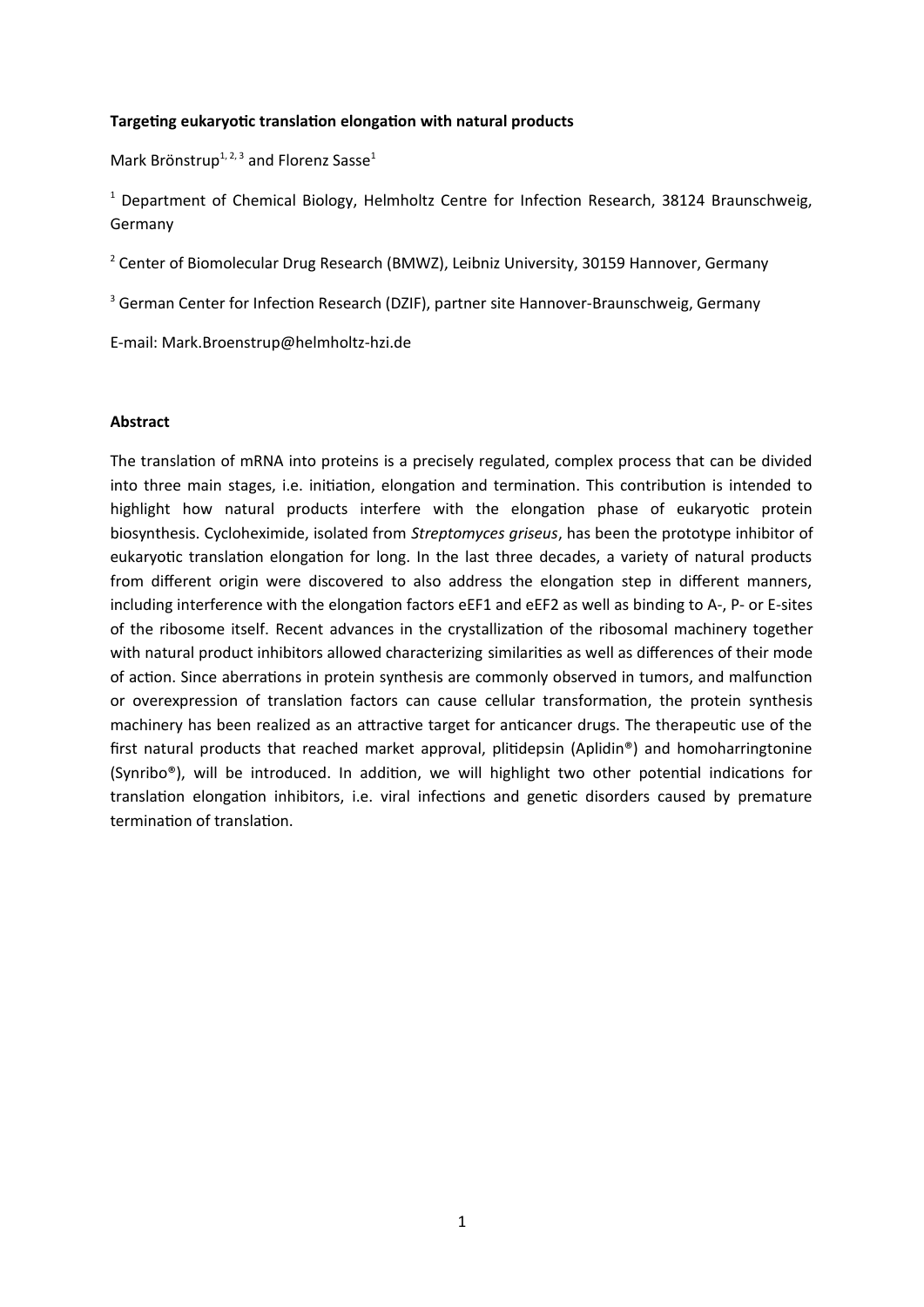## **Table of Content**

This highlight is intended to showcase how natural products interfere with the elongation phase of eukaryotic protein biosynthesis. After an introduction to eukaryotic protein biosynthesis in general and to the individual steps in the elongation phase, we will present a selection of important translation inhibitors from natural origin, with a focus on their binding modes and their mechanisms of action. Finally, existing and potential future uses of elongation inhibitors will be highlighted.

## <span id="page-1-0"></span>1 Introduction to eukaryotic protein biosynthesis

The translation of information stored by DNA into proteins is a vital process in biological systems. In brief, the base sequence of the double-stranded DNA is transcribed and further processed into a single-stranded RNA molecule, the mRNA. The base sequence of the mRNA is translated into an amino acid sequence of a protein on ribosomes in the cytoplasm of the cell.<sup>1-4</sup> In the mRNA, three consecutive bases, a base triplet, form a codon for a specific amino acid. On the ribosome, the codons are translated according to their sequence into amino acids, and these are sequentially linked to form a polypeptide. The structural relationship between a codon and its corresponding amino acid is mediated by tRNA molecules, that have two distinct binding sites for the specific attachment of the amino acid (catalyzed by aminoacyl-tRNA synthetases), and the specific binding to a codon (by a complementary, so-called anticodon sequence). In order to form a peptide bond between two amino acids, they must be brought into proximity to each other. This task is fulfilled by the ribosomes, composed of a small (40S) and a large subunit (60S) in *Homo sapiens* (Fig. 1). The 60S RNA unit has three joining binding sites, called acceptor site (A-site), peptidyl site (P-site), and exit site (E-site).

The translation itself is a highly regulated and complex process involving many factors. It can be divided into the three main stages initiation, elongation and termination (Fig. 1). For its initiation, the cell needs a special initiator tRNA, the two ribosomal subunits and the mRNA. The initiator tRNA binds to the start codon AUG, which transmits methionine in eukaryotes. In addition, a wide range of eukaryotic initiation factors (eIF's) are involved. After formation of a preinitiation complex of the small ribosomal subunit and the initiator tRNA with eIF-2 and other factors, the mRNA is screened in the 3' direction for an AUG sequence. Once an AUG base triplet of the mRNA is found, the initiator Met-loaded tRNA will bind to it. After the release of eIF2, the 60S subunit is bound, creating the elongation-competent 80S initiation complex (for detailed information about the initiation process see the contribution by Pelletier and collegues to this NPR special issue). The initiation phase is followed by the elongation of the amino acid chain as described in the next chapter, that continues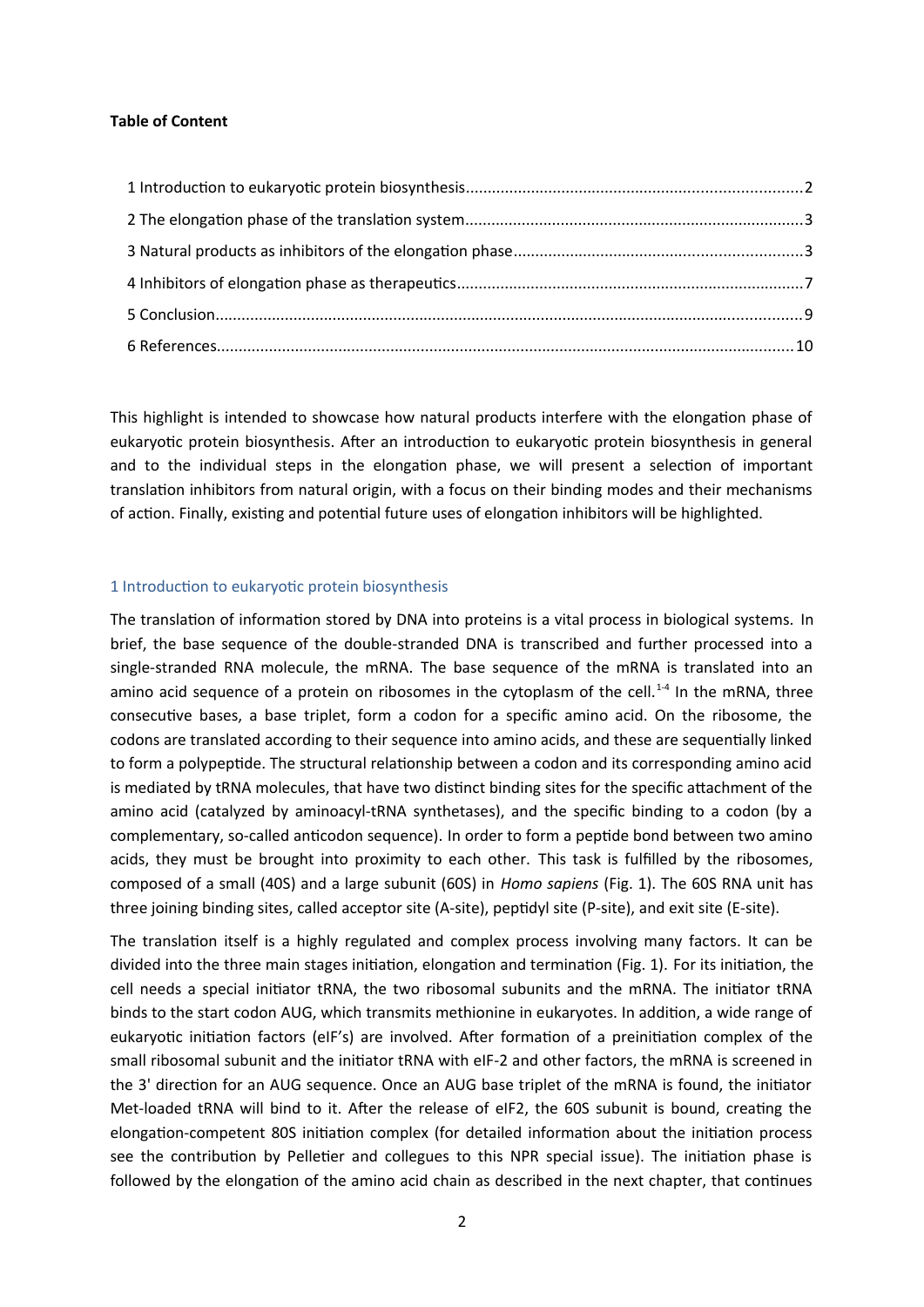until a stop codon is reached, leading to the termination of the peptide formation. The ribosomal subunits are dissociated and recycled to re-enter the initiation phase.

### <span id="page-2-1"></span>2 The elongation phase of the translation system

The elongation phase begins when the initiator Met-tRNA is bound to the start AUG codon and positioned on the P-site of the ribosome, leaving the A-site free for the entry of the next aminoacyl tRNA. A single elongation cycle involves three steps: Amino acid incorporation (i.e. binding of the amino acid-loaded tRNA at the A-site), formation of the peptide bond, and ribosome translocation. The first step is mediated by the eukaryotic elongation factor eEF1A (Fig. 2). Mammalian eEF1A is a 50 kDa protein that possesses two paralogs, eEF1A1 and eEF1A2, with high amino acid sequence homology (approximately 90% identity). eEF1A, which is equivalent to bacterial EF-Tu, binds amino acyl-tRNA in a GTP-dependent manner and directs the tRNA to the A-site of the ribosome. A codon recognition between mRNA and tRNA causes GTP hydrolysis by eEF1A. eEF1A is released and the aminoacyl-tRNA can be accommodated into the A-site. The eEF1A-GDP is recycled to eEF1A-GTP with the help of the guanine exchange factor (GEF) function of the nucleotide exchange factor eEF1B complex, which is composed of the subunits α, δ, and γ.

The peptide bond formation between the amino acids located at the P-site and the A-site is catalyzed by ribosomal peptidyl transferases. The deacylated tRNA remains in a P/E hybrid position. In this state the acceptor end is bound to the E-site and the anticodon stem to the P-site, whereas the peptidyl tRNA (the tRNA on which the peptide chain has been loaded) lies in an A/P hybrid position. To continue with the next cycle of elongation, a translocation that places the deacylated tRNA completely in the E-site and the peptidyl tRNA in the P-site is required. This translocation is an energy dependent process that employs eEF2, which stabilises the hybrid state. eEF2-GTP hydrolysis induces a conformational change in the complex and promotes translocation, thereby creating an empty Asite, where a new tRNA can bind and initiate the next cycle of peptide chain elongation. Among all three binding sites, the E-site is the most diverse across species, showing different nucleotides and proteins in bacteria, archaea and eukaryotes.<sup>5, 6</sup>

#### <span id="page-2-0"></span>3 Natural products as inhibitors of the elongation phase

Natural products have played an instrumental role to study the translation process, because they demonstrate how to interfere with elongation at very diverse stages and positions. This includes interactions with proteins involved in the elongation process or with the rRNA of the ribosome. The understanding of the underlying molecular details has been greatly enhanced in the past decade by structural biology studies, that provided high-resolution structures of ribosomes from yeasts, archaea and humans in complexes with translation inhibitors.<sup>6, 7-10</sup> The preferential binding sites of eukaryotespecific inhibitors at the ribosome are the tRNA E-site and the peptidyl transferase center (PTC) on the 60S subunit. Remarkably, the far majority of co-crystallized compounds is of natural origin. A selection of the most prominent natural products interfering with the elongation phase, that are highly diverse from a structural point of view, is given in Fig. 3 and Fig. 4.

Cycloheximide (CHX) represents the prototype inhibitor of eukaryotic translation elongation, as it was the only known inhibitor of this process for a long time. Its isolation from *Streptomyces griseus* was reported already in 1946. CHX inhibits eEF2-mediated translocation. Surprisingly, bound CHX still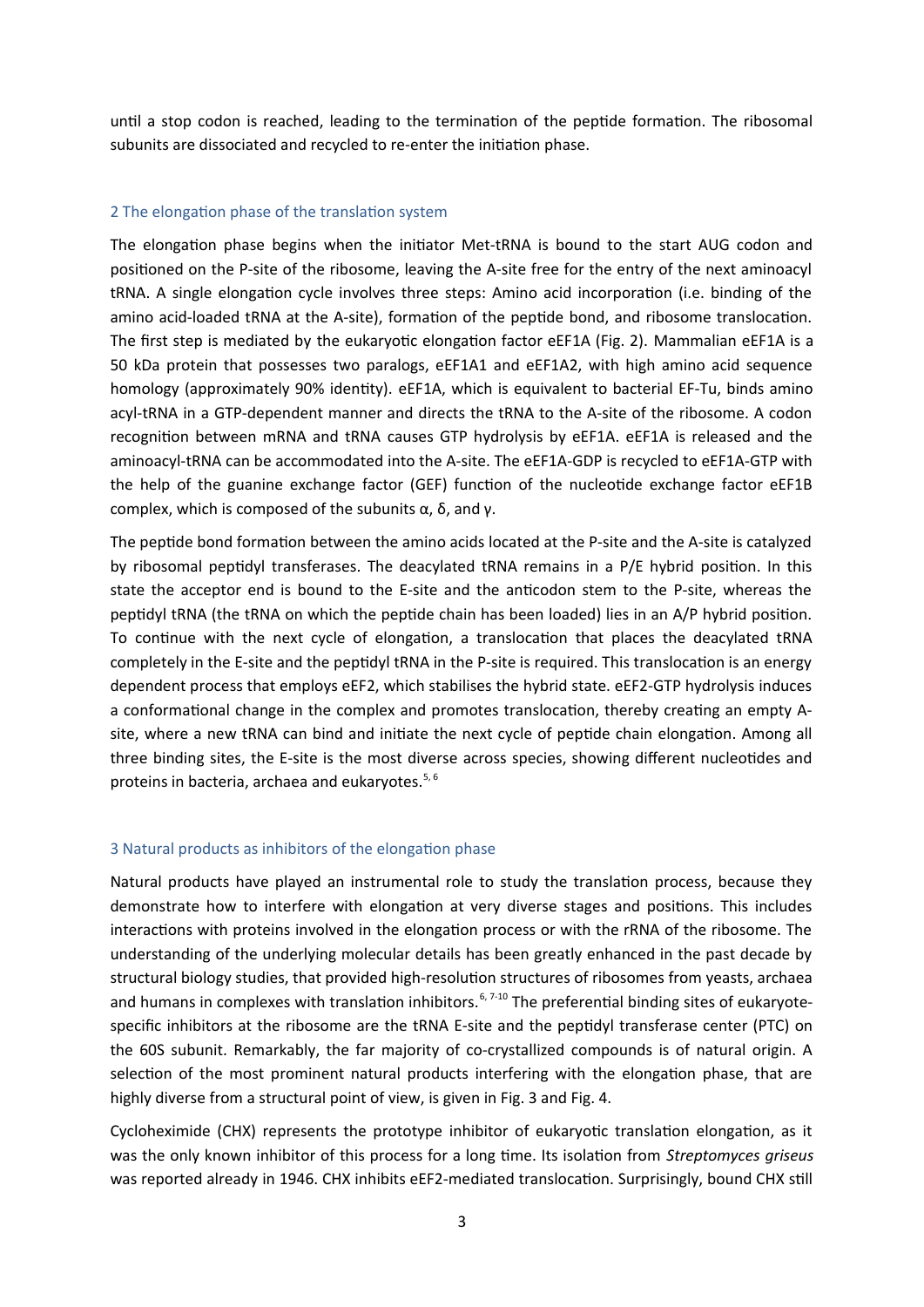allows one translocation cycle to proceed before the further elongation is stopped.<sup>11</sup> It binds to the 25S rRNA and a eukaryote-specific protein eL42 at the E-site on the large subunit of the ribosome, and interaction data at atomic resolution are available for Saccharomyces cerevisiae (Fig. 5).<sup>6</sup> Recent cryo-EM experiments on human ribosomes with an average resolution of 3.6Å indicated a similar binding site, but additional molecular interactions compared to the yeast ribosome.<sup>8</sup> Thus, it is possible that the overall mechanism of action of CHX is not identical across species.

CHX contains a glutarimide moiety, a motif that is also present in the side chain of the macrolactone lactimidomycin (LTM) isolated from *Streptomyces amphibiosporus.*<sup>12</sup> LTM inhibits the elongation step of eukaryotic translation through binding to the E-site of the 60S ribosome in a similar, but not identical fashion to CHX.<sup>13</sup> The binding of CHX and LTM to the E-site blocks eEF2-mediated tRNA translocation, and the glutatimide groups of CHX and LTM closely overlap in the binding site. CHX and LTM differ in the ability to bind the E-site together with the E-site tRNA: According to a model of Schneider-Poetsch et al.,<sup>13</sup> the presence of CHX at the E-site does not stall translocation, but occupation of the E-site by both CHX and deacylated tRNA does. Consequently, two translocation events can occur before the process stops. While LTM binds to the same site, the larger LTM blocks the access of deacylated tRNA to the E-site and prevents the ribosome from leaving the start site. When LTM is bound to an empty E-site immediately after initiation, it allows peptide bond formation, but blocks the translocation of the newly formed deacylated initiating tRNA from the P- to E-site, thereby arresting the ribosome at the AUG start codon. After elongation has been started and deacylated tRNA is bound to the E-site, it is more difficult for LTM to get access to the E-site. Unlike LTM, CHX can interrupt the elongation process at any time, as its binding to the E-site is regardless of whether the E-site is occupied by deacylated tRNA or not. The eukaryote-selective activity of E-site inhibitors is rationalized by the presence of two bacteria-specific rRNA residues (U2431 and A2432 in *E. coli*) that prevent drug binding to the bacterial ribosome.

The lissoclimides, which were isolated from shell-less mollusks, carry a succinimide rather than a glutarimide moiety. They were also shown to interfere with the elongation step of protein biosynthesis. Detailed investigations found that chlorolissoclimide did not affect the loading of aminoacyl tRNA onto ribosomes or the peptidyl transferase reaction, but interfered with ribosomal E-site function.<sup>14</sup> Recent X-ray co-crystal structure studies showed a similar binding of lissoclimides to the eukaryotic ribosome as found for CHX and LTM.<sup>15</sup>

Phyllanthoside is a translation elongation inhibitor first isolated from extracts of the Central American tree *Phyllanthus acuminatus.*<sup>16</sup> Although chemically unrelated, phyllanthoside was also found to bind to the same rRNA nucleotides and the eL42 protein as the glutarimide inhibitors (Fig. 5); the electron density in the crystal structure suggests a covalent bond between C2764 and the opened epoxide group of phyllanthoside.

Mycalamides A and B were originally isolated as cytotoxic compounds from the marine sponge *Mycale* spec. from the coast of New Zealand. They were shown to inhibit protein synthesis,<sup>17</sup> but their molecular mechanism of action remained unknown for long. In 2011 it was reported that by mycalamide B (MycB) inhibits translation elongation through blockade of eEF2-mediated translocation similar to CHX and LTM, in spite of no structural resemblance to the glutarimidecontaining inhibitors. MycB did not affect the eEF1A-mediated loading of tRNA onto the ribosome, the AUG start codon recognition, or peptide bond formation, but competed with deacylated tRNA for E-site binding in a dose-dependent manner. As seen with LTM, MycB blocks tRNA binding to the Esite and arrests the ribosome on the mRNA one codon ahead of CHX.<sup>18</sup>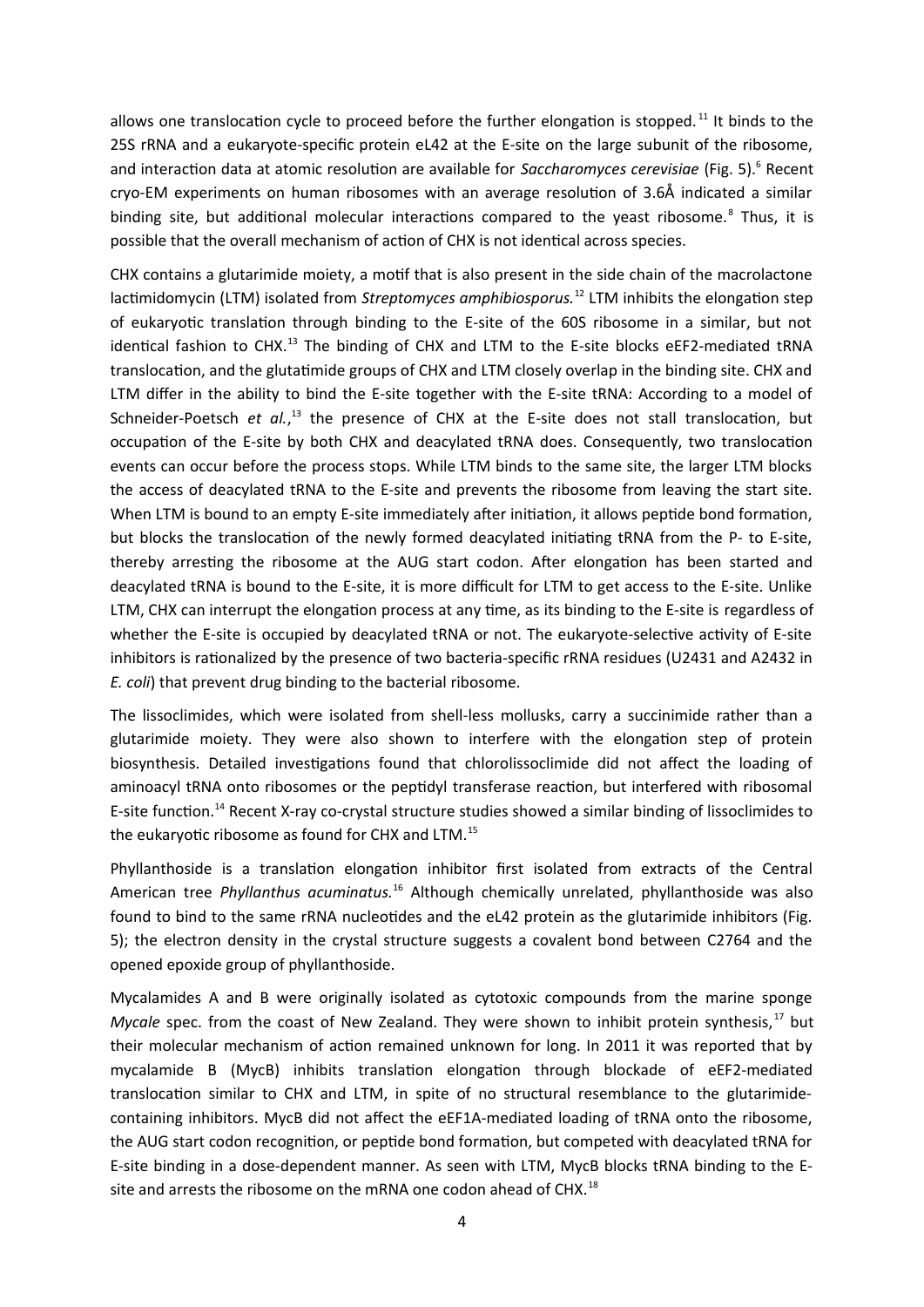Cryptopleurine is a phenanthroquinolizidine alkaloid which was isolated from the bark of *Cryptocarya pleurosperma* trees. It was also shown to be an E-site inhibitor and described to be eukaryote specific.<sup>19</sup> X-ray crystallographic data showed that it binds to the mRNA channel at the 40S E-site of the small subunit. It shares the same binding site as pactamycine, an antibiotic which also inhibits prokaryotic translation. The structure of cryptopleurine bound to yeast ribosome did not provide hints for its specificity to eukaryotes.<sup>6</sup>

Sordarins are fungal terpenoid natural products with a tetracyclic core embedding a norbornene. They inhibit protein synthesis, but exhibit a notable, selective antifungal activity. Sordarin binds to eEF2 of *Saccharomyces cerevisiae*, but not to eEF2 from plants or mammals, though there is a high level of amino acid sequence conservation among these proteins. The efficacy of sordarin differs greatly in different species of fungi. It could be demonstrated that a "sordarin specificity region" between amino acid residues 517 and 525 within eEF2 of *S. cerevisiae* accounts for the special bioactivity profile of this class of compounds. A single substitution of serine at position 523 by glutamic acid, the corresponding residue in human eEF2 at this position, was sufficient to render *S. cerevisiae* insensitive to sordarin.<sup>20</sup>

Most elongation inhibitors target the peptidyl transferase center (PTC) of the ribosome located on the large subunit, which is composed of highly conserved rRNA nucleotides. For peptide bond formation, the amino acyl-tRNA and the peptidyl-tRNA must be properly aligned in the A-site and Psite of the PTC. The trichothecenes span a group of important mycotoxins that comprises more than 150 members, including T-2 toxin, deoxynivalenol, and verrucarin. They share a sesquiterpene core that mediates the major interactions with 25S rRNA residues in the binding pocket (Fig. 6a).<sup>6</sup> However, trichothecenes have also been shown to inhibit translation initiation and termination, and to have other effects beyond protein biosynthesis as well.<sup>21</sup> A second, structurally unrelated group of natural products that occupy the same binding site is formed by plant alkaloids like lycorine, narciclasine, and homoharringtonine, which share a dioxol-pyrroline group (Fig. 6b). These alkaloids are reported to be specific elongation inhibitors. Lycorine and narciclasine were isolated from Amaryllidaceae, and narciclasine showed potential as an anticancer or anti-inflammatory drug. However, clinical trials have not been conducted so far.<sup>22, 23</sup> Homoharringtonine is an alkaloid with a cephalotaxine scaffold that was first isolated from *Cephalotaxus harringtonii* and *C. fortunei* trees, whose bark extracts were used in Chinese traditional medicine to treat cancer. Because cephalotaxine itself is abundant in Cephalotaxus leaves, homoharringtonine can be conveniently obtained by a simple esterification from isolated cephalotaxine.

All A-site inhibitors block the access of the charged tRNA and consequently peptide bond formation. In contrast to the E-site inhibitors mentioned above, they do not interact with protein residues, but only bind to the RNA nucleotides of the ribosome. A-site inhibitors have been obtained from very diverse sources, as exemplified by anisomycin, an antibiotic produced by *Streptomyces griseolus,* nagilactones, diterpenoid lactones isolated from *Podocarpus nagi* trees, or agelastatins, brominated alkaloids isolated from the marine sponge *Agelas dendromorpha*. The potent antitumor activity of agelastatins<sup>24</sup> was only recently traced back to the inhibition of protein synthesis. Using a highthroughput chemical footprinting method, the AgIA-binding site was mapped to the A-site.<sup>9, 25</sup>

Aminoglycosides exert a unique mechanism of action by perturbing nucleotides in the decoding centre that discriminates cognate tRNA from non-cognate tRNA. They bind within a loop of helix 44 of 18S rRNA, and they stabilize the flip-out conformation of the two essential and universally conserved nucleotides A1755 (A1492) and A1756 (A1493) in yeast (human numbering in brackets).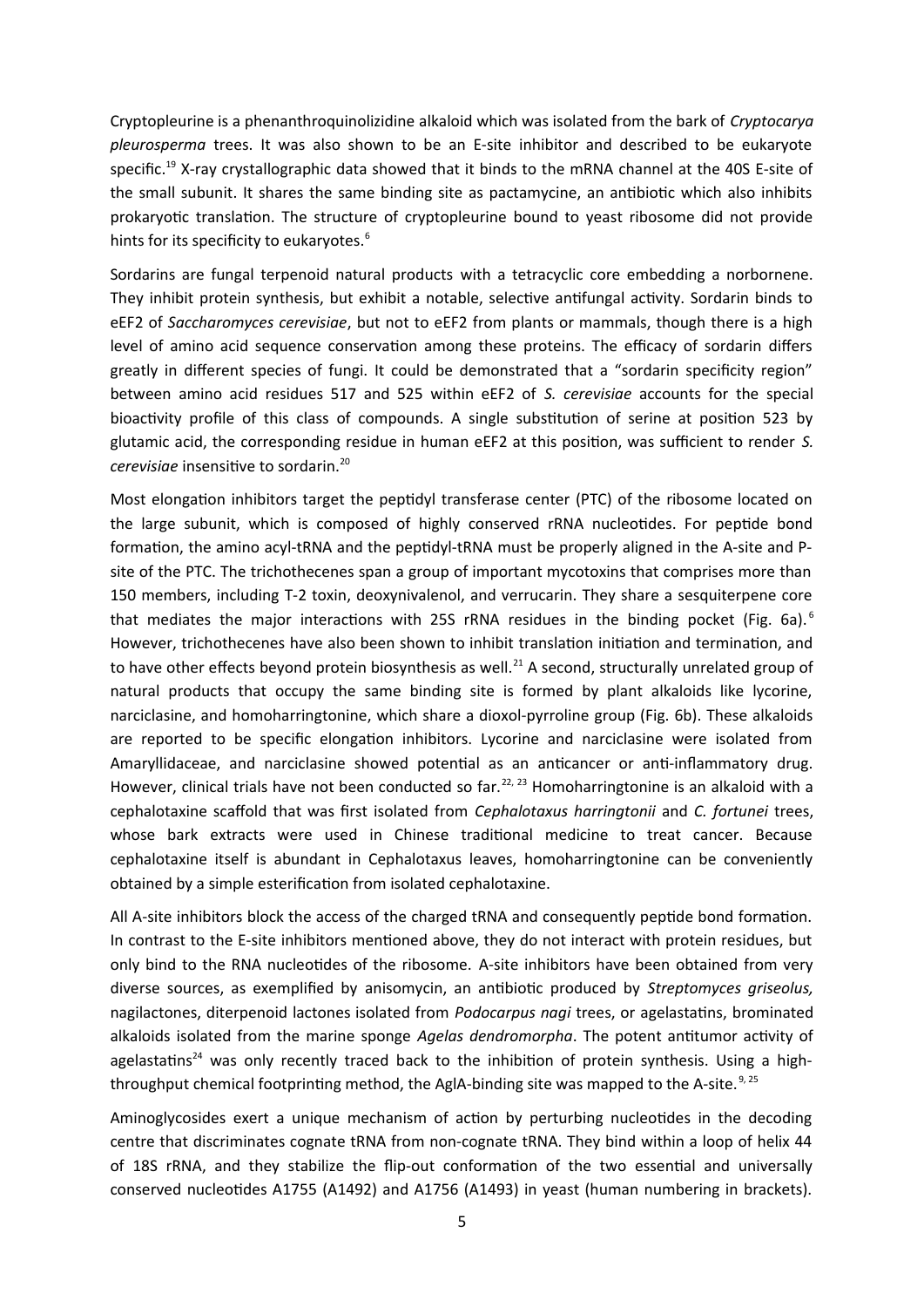Because this conformational change is part of the proofreading process, its induction by aminoglycoside binding lowers the high fidelity of decoding, enables the binding of near-cognate tRNAs and thereby promotes the incorporation of incorrect amino acids into peptide chains. While most aminoglycosides show selectivity for bacterial ribosomes, congeners like geneticin (G418) bind with high affinity for the eukaryotic ribosome (Fig. 7a). The structural basis for this selectivity has been deciphered recently by X-ray crystallography<sup>6</sup> and ascribed to the residues G1645 and A1754, that are specific for eukaryotic ribosomes (Fig. 7b) and act as a barrier that prevents the binding of most aminoglycosides.

The polyketide myriaporone 3/4 was first isolated in 1995 from the false coral *Myriapora truncata*. The high cytotoxicity in the nanomolar range was attributed to its activity as a translation inhibitor. Myriaporone 3/4 also stalls protein synthesis at the elongation phase by interference with eEF-2 activity, but this is achieved in an indirect manner. eEF2 activity is inhibited by phosphorylation of Thr56 by eEF2 kinase (eEF2K). eEF2K is a  $Ca^{2+}$ -dependent kinase which is activated/deactivated by various stimuli. Phosphorylation of eEF2K at Ser 359 leads to its inactivation. The subsequent dephosphorylation of eEF2 then induces the continuation of translation. eEF2K activity was shown to be increased in several cancer cell lines and reported as a potential target in cancer treatment.<sup>26-28</sup> Myriaporone 3/4 was shown to bind to eEF2K, which in turn led to a phosphorylation of eEF2 and an inhibition of translation elongation.<sup>29</sup> Mycalamide (mentioned above) and myriaporone are members of a structurally related polyketide family, which also includes compounds like pederin, psymberin, tedanolid, and gephyronic acid. All these compounds are translation inhibitors, but each inhibitor acts in a different way.<sup>30-33</sup> This polyketide family is therefore an interesting example for the diversification of bioactivity associated with subtle structural changes.

Didemnins and the related tamandarins constitute another class of deeply studied translation elongation inhibitors. The cyclic depsipeptides were first isolated from tunicates and already reported in 1981;34, 35 recent studies identified the marine α-proteobacteria *Tistrella mobilis* and *T. bauzanensis* as the producer of didemnins.<sup>36</sup> The compounds showed remarkable antitumor, antiviral and immunosuppressive properties. The analog didemnin B was shown to inhibit protein synthesis also by preventing the translocation step, but in contrast to CHX and LTM, didemnin B binds to a pocket of eEF1A that is normally used to bind either aa-tRNA or eEF1Bα, a factor that is needed for guanine nucleotide exchange upon GTP hydrolysis. Since eEF1Bα and didemnin B are mutually exclusive, the protein synthesis is inhibited by didemnin B because of its competition with this nucleotide exchange factor. The following mode of action was proposed: didemnin B binding to eEF1A takes place following delivery of aa-tRNA to the ribosome. The resulting didemnin B-eEF1A complex rests at the A-site of the ribosome, because binding of eEF1Bα is precluded by didemnin B. Stabilization of this complex at the A-site prevents displacement of eEF1A by eEF2 causing translational arrest.37-40

Nannocystins are macrocycles isolated from myxobacterial *Nannocystis sp.*<sup>41</sup> Mode of action studies using haploinsufficiency profiling (HIP) in yeast, mutational studies in human HCT116 cells, and target fishing with chemoproteomic probes established eEF1A as the primary target for this compound class.<sup>42</sup> Nannocystin A showed varying activities in different cancer cell lines, and the main differentiating factor was found to be the eEF1A expression level. Biochemical and genetic evidence support an overlapping binding site of nannocystin with didemnin B on eEF1A. Although a crystal structure is missing so far, structural determinants for the activity of nannocystins could be proposed based on rationally designed analogs from total synthesis.<sup>43-45</sup>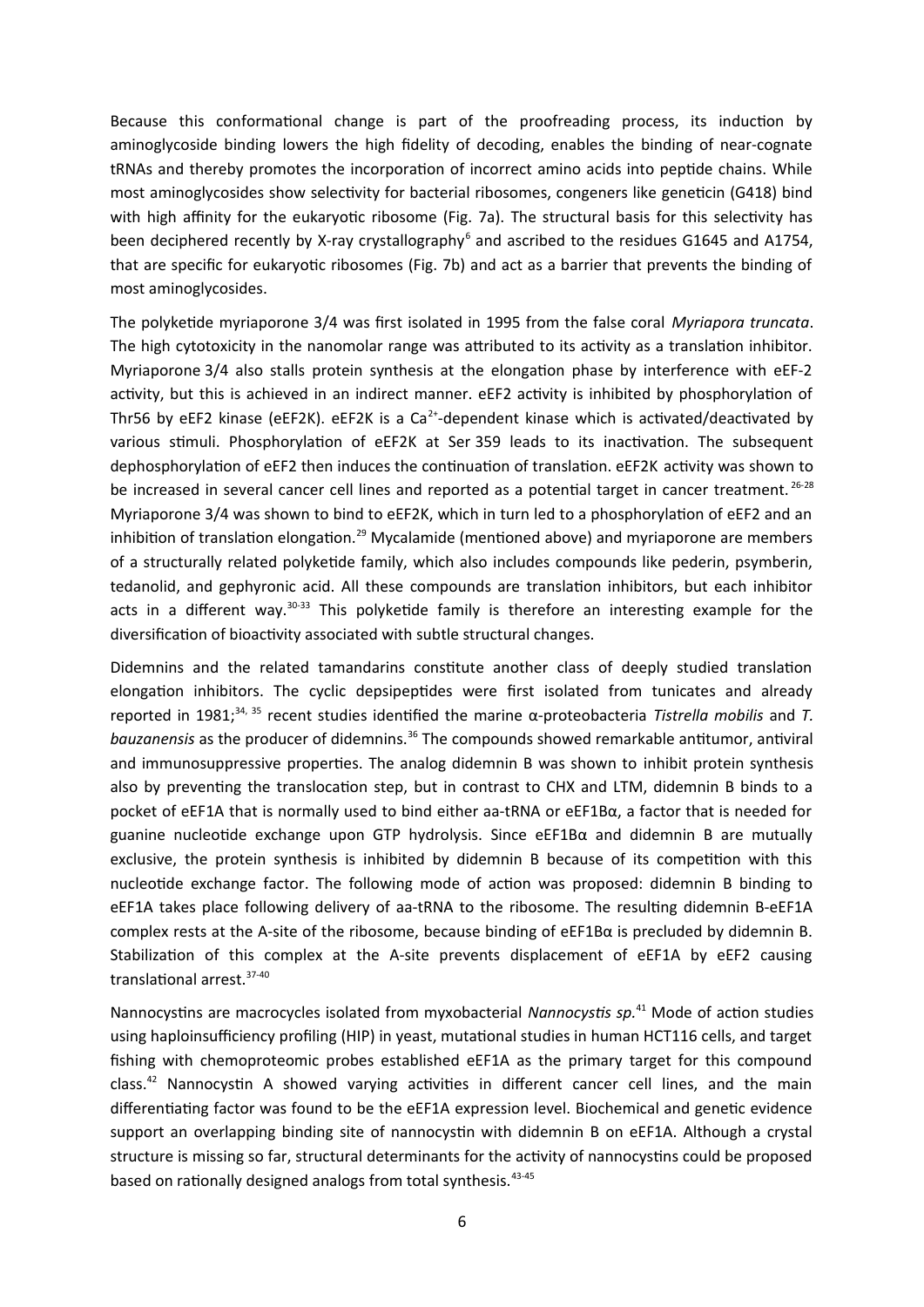Other natural compounds like the polyketides cytotrienin and ansatrienin and the cyclic peptide ternatin have been shown to compete with didemnin binding to the ternary complex of eEF1A, GTP and aminoacyl tRNA.<sup>46</sup>

## <span id="page-6-0"></span>4 Inhibitors of elongation phase as therapeutics

Almost all inhibitors of eukaryotic translation isolated from nature were found to be cytotoxic in assays with mammalian cell cultures and were proposed to have potential antitumor activity. Aberrations in protein synthesis are often observed in established cancers, and perturbation by mutation or overexpression of translation factors can cause cellular transformation. Therefore, the protein synthesis machinery is a potential target for anticancer drugs. However, as the activity of protein elongation factors in healthy cells is ubiquitous and essential, the inhibition of these targets leads to a delicate balance between antitumor effects and toxic side effects.

Several inhibitors of eukaryotic protein synthesis have started to be developed as anticancer drugs, and a few advanced to phase I and II clinical trials. However, most of the translation inhibitors failed in clinical trials, mostly due to dose-limiting toxicity.<sup>47</sup> However, the two elongation inhibitors plitidepsin and homoharringtonine have obtained market authorization and will be introduced in more detail.

Didemnin B, the most active among nine natural didemnins, was the first marine natural product that entered clinical trials as an anticancer drug. It has completed phase II clinical trials against non-Hodgkin's lymphoma, kidney adenocarcinoma, advanced epithelial ovarian cancer, and metastatic breast cancer, but finally failed to demonstrate effective antitumor activity, while showing cardiac and neuromuscular toxicities.<sup>36,48</sup> Though the primary target of didemnins is eEF1A, they showed pleiotropic effects in cancer cells. Using gene expression signatures, didemnin B was identified as a persistent mTORC1 pathway agonist, and palmitoyl-protein thioesterase 1 (PPT1) could be identified as a second target. Didemnin induces cell-cycle arrest and a caspase dependent apoptotic process through dual inhibition of eEF1A and PPT1.<sup>49</sup>

The closely related compound plitidepsin (dehydrodidemnin B, aplidine, PLD) has an N-terminal pyruvate instead of a lactate residue (Fig. 4). Despite the minor structural difference, PLD was shown to be more potent and less toxic, and has therefore outpaced didemnin B in clinical development. <sup>50-</sup> <sup>53</sup>. PLD binds to eEF1A2 and induces oxidative stress, Rac1 activation and JNK1 phosphorylation, which leads to a rapid apoptotic process in tumor cells. While several clinical phase II studies showed only limited activity in solid tumors, PLD had significant beneficial effects in hematological cancers, particularly in multiple myeloma, where eEF1A2 is overexpressed.<sup>54</sup> The phase III trial ADMYRE, which ended in November 2017, showed that a combinatorial therapy led to a longer progressionfree and overall survival of patients with multiple myeloma. Adverse effects like fatigue, myalgia and nausea were usually transient and manageable. Despite the negative opinion adopted by European Medicines Agency's (EMA) committee, PLD received orphan drug status for the treatment of multiple myeloma in Switzerland in 2017 and has also been recently approved by Australian regulatory authorities. PLD is marketed by PharmaMar S.A. under the trade name Aplidin.<sup>36, 52, 53, 55-61</sup>

Though it is proven that PLD inhibits protein biosynthesis, a secondary, important function of eEF1A could contribute to its beneficial effect in myeloma patients: eEF1A also interacts with polypeptides after their release from the ribosome. Specifically, it is involved in the elimination of misfolded proteins through the proteasome and aggresome process.<sup>62</sup> Inhibition of eEF1A by PLD led to an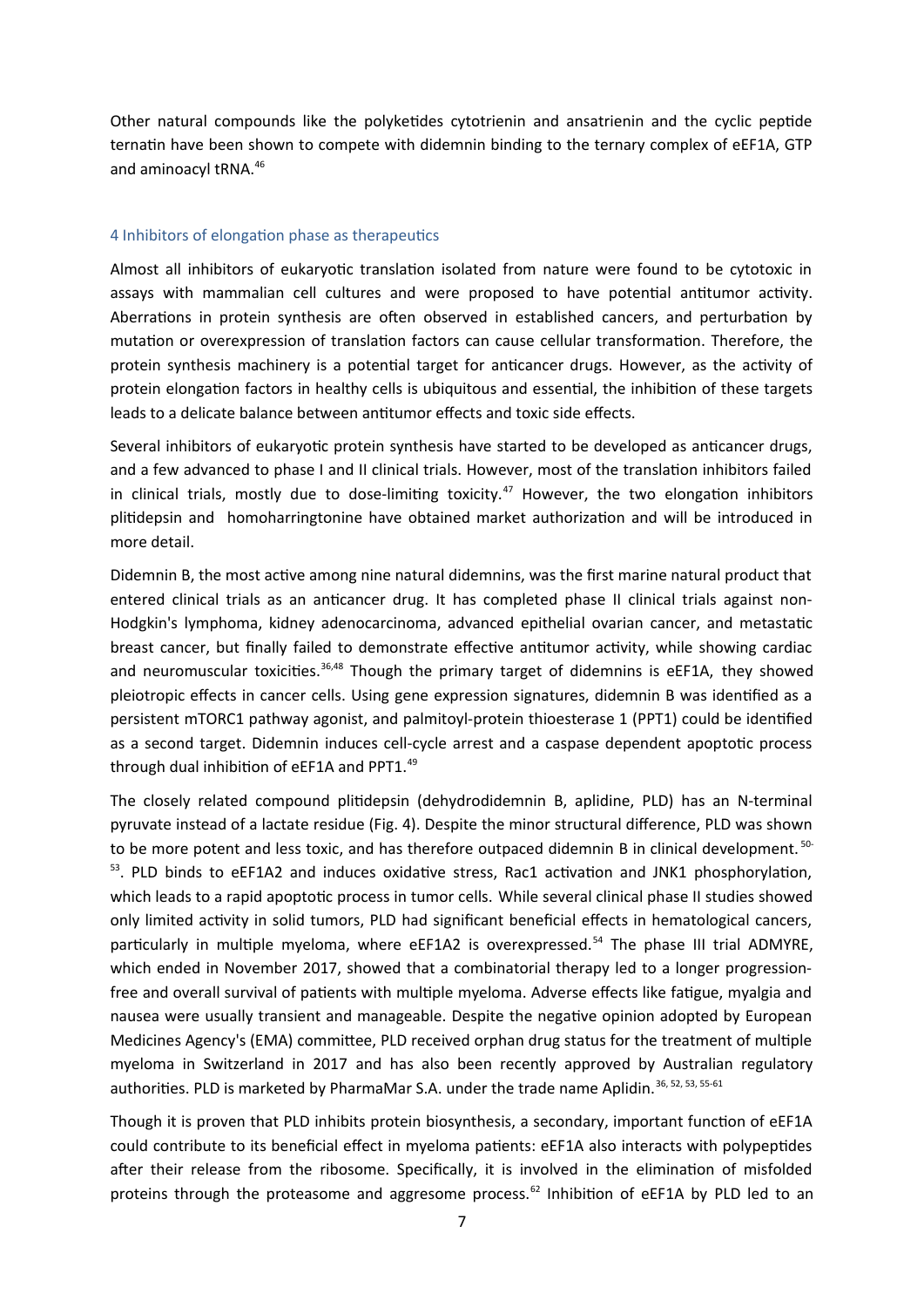increase in the levels of misfolded proteins, while concomitantly reducing the autophagic flux. These effects prevent PLD-treated cancer cells from reducing proteotoxic stress and lead to apoptosis.<sup>63</sup> We note in passing that most multiple myeloma therapies also target the proteasome.

The interest in homoharringtonine started following the disclosure of its potent antiproliferative activity against murine P-388 leukemia cells with  $IC_{50}$  values of 17 nM. Homoharringtonine or a mixture of cephalotaxine esters have been used to treat hematological malignancies in China since the 1970s.<sup>64</sup> After the development of the above-mentioned semisynthetic production, homoharringtonine attracted attention of Western medicine as well. The efficacy of the drug is traced back to the depletion of proteins with rapid turnover that are essential for cancer, such as the short-lived oncoproteins BCR-ABL1 and anti-apoptotic proteins (Mcl-1, Myc), which are upregulated in leukemic cells.<sup>65</sup> It was recently shown that homoharringtonine also affects signalling pathways like Jak-Stat5 by regulating protein tyrosine kinase phosphorylation<sup>66</sup> and by activating the TGF-β pathway through phosphorylation of smad3.<sup>67</sup> Homoharringtonine was approved by the U.S. Food and Drug Administration in 2012 for the treatment of chronic myeloid leukemia in patients with resistance and/or intolerance to two or more tyrosine kinase inhibitors. Homoharringtonine is the only natural product approved as a drug to treat chronic myeloid leukemia. It is marketed by Teva Pharmaceutical Industries under the trade name Synribo.<sup>68</sup>

The discovery of specific inhibitors of eukaryotic translation has improved our knowledge of the similarities and differences between the translational machinery of eukaryotes and bacteria. The characterization of new translation inhibitors has also improved our knowledge of the changed protein biosynthesis in malignant cells, and further studies will open new paths – although they might be narrow - to develop therapeutic agents against cancer.

In addition to cancer, two potential medical indications for translation elongation inhibitors are viral infections and genetic disorders. The antiviral spectrum of CHX included several DNA and RNA viruses, $69$  and LTM was identified as be a potent inhibitor of dengue virus 2 infection in cell culture with an EC<sub>90</sub> value of 0.4  $\mu$ M. Antiviral activity was observed at concentrations that do not affect cell viability. Other fast replicating RNA viruses were also found to be sensitive to LTM.<sup>70</sup> Homoharringtonine showed a good (EC<sub>50</sub> = 3.0 and 3.5  $\mu$ M) inhibitory effect against two different virus strains of foot-and-mouth disease (FMDVs) in swine kidney cells. The compound did not affect virus attachment or entry, but the early phases of FMDV replication - consistent with its mechanism of action. Homoharringtonine has the potential to be an effective anti-FMDV drug but further studies to explore the antiviral activity *in vivo* are required.<sup>71</sup> Also mycalamides A and B have shown antiviral activities against coronaviruses, HSV and Polio virus, which have been ascribed to their ribosomal inhibition.<sup>72</sup> However, analogues of mycalamides inhibited influenza virus *in vitro* by binding to the viral nucleoprotein (NP), impeding its association with viral RNA.<sup>73</sup> Thus, whether mycalamides exert their antiviral action by targeting protein translation, viral components or both is not clear. To the best of our knowledge, no translation elongation inhibitor is in advanced studies as an antiviral drug.

As mentioned above, aminoglycoside binding to ribosomes lowers fidelity in cognate tRNA recognition and thereby promotes the incorporation of incorrect amino acids into peptide chains. This unique mode of action has a potential therapeutic use for the treatment of inherited disorders caused by nonsense mutations.74, 75 In fact, studies with tissue culture as well as *in vivo* models have provided a proof of concept that aminoglycoside treatment can indeed induce reading through premature termination codon mutations and thereby restore the production of full length proteins in several genetic disorders. First clinical studies have been undertaken in patients with Duchenne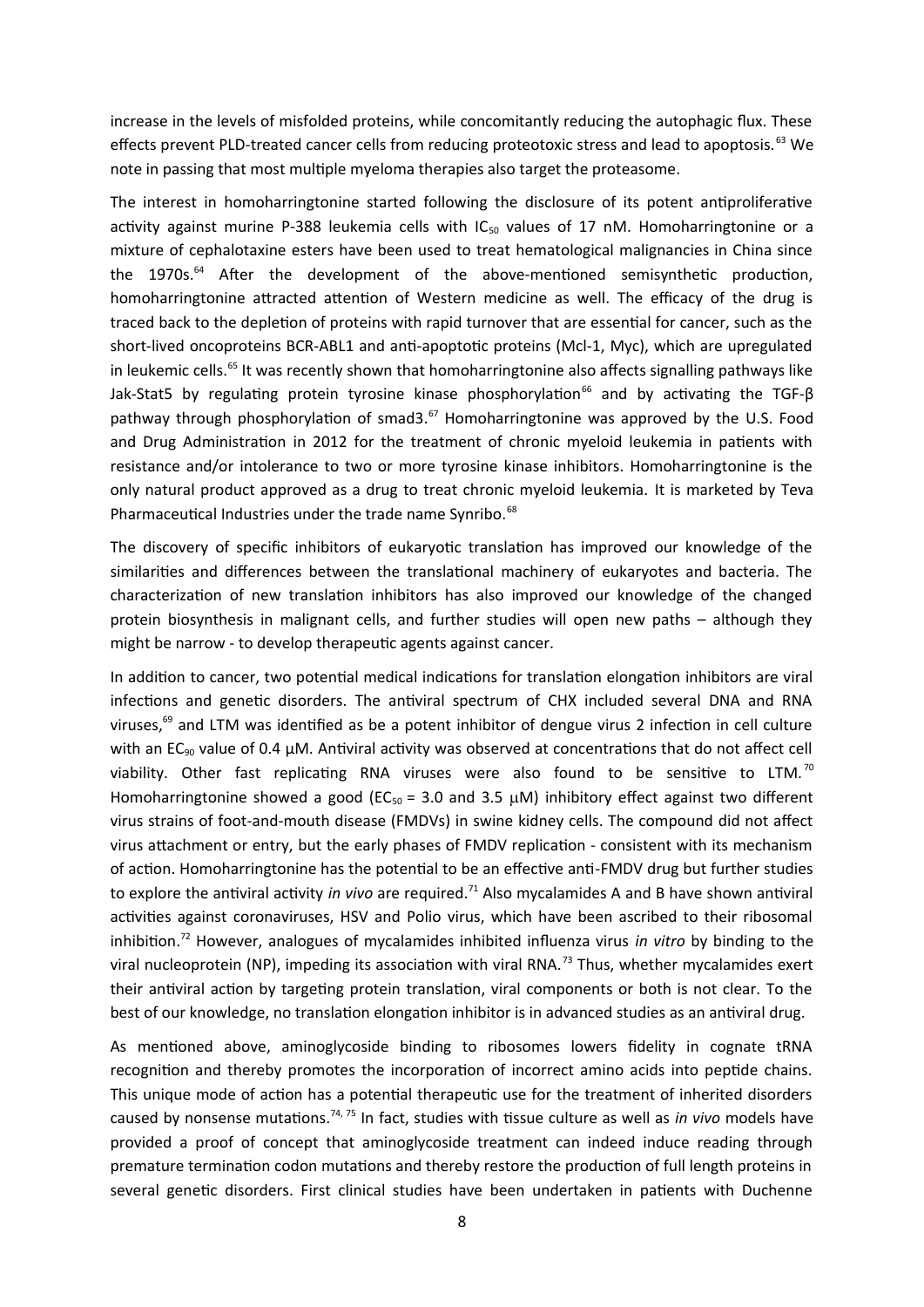muscle dystrophy and cystic fibrosis.<sup>76</sup> However, the long-term use of aminoglycosides in this indication is limited by the inherent nephrotoxic and ototoxic side effects of this class of natural products that is (at least partly) ascribed to the inhibition of mitochondrial ribosomes. Therefore, the generation of novel analogs that have an increased premature termination codon (PTC) suppression at eukaryotic ribosome, but a reduced efficacy at bacterial and/or mitochondrial ribosomes, is a subject of current research.<sup>77</sup>

## <span id="page-8-0"></span>5 Conclusion

Small molecule inhibitors of bacterial protein synthesis have been shown to be powerful tools in the elucidation of prokaryotic protein biosynthesis. Compared to prokaryotes, fewer compounds that inhibit eukaryotic translation have been identified. The structural basis for their efficacy has been elucidated only recently, enabled by advances in the crystallization of the ribosomal machinery. Natural products have informed cell biology that interference with protein translation is possible by a variety of mechanisms, involving the two elongation factors eEF1 and eEF2 as well as the A, P or Esites of the ribosome itself. Aplidin and homoharringtonine are the first compounds inhibiting translation elongation that are approved as anticancer drugs, albeit in very narrow indications or markets. Since translation plays an essential role in the proliferation and survival of fast-growing tumor cells, in particular for proteins with a rapid turnover that are essential for cancer, it is wellpossible that further niches for translation inhibitors as new cancer therapeutics are carved. This is facilitated by a more detailed characterization mode of action of translation inhibitors, including secondary effects of the participating elongation factors and/or off-target effects of the natural products (e.g. protein degradation or PPT1 inhibition, as mentioned above). The same holds true for other indications like viral infections or the amelioration of genetic disorders caused by premature termination of translation. Thus, the study of natural product interfering with eukaryotic translation offers ample opportunities for future discoveries.

## Conflicts of interest

There are no conflicts of interest to declare.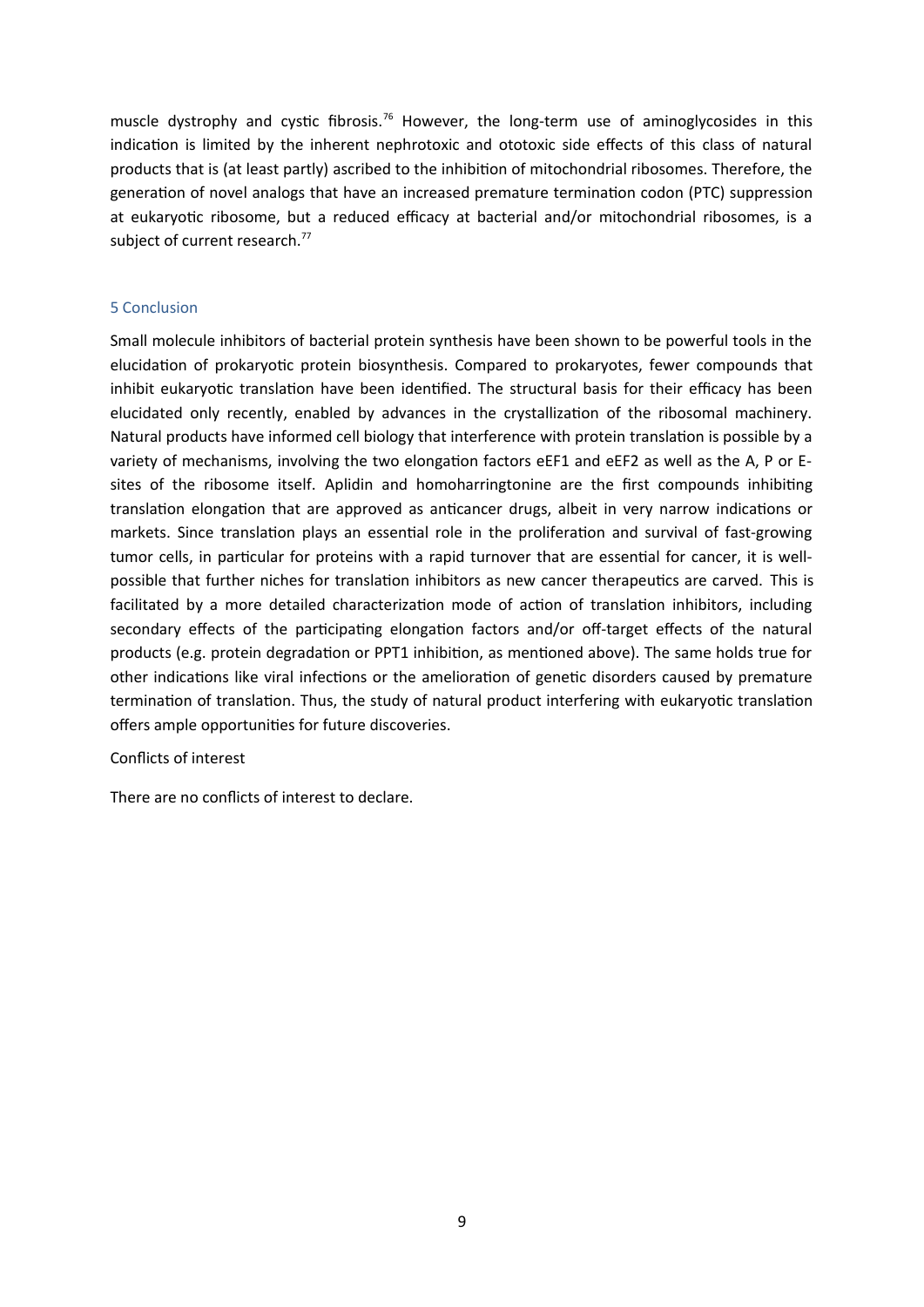#### <span id="page-9-0"></span>6 References

- 1 W. C. Merrick, J. Biol. Chem., 2010, **285**, 21197–21201.
- 2 C. E. Aitken and J. R. Lorsch, Nat. Struct. Mol. Biol., 2012, **19**, 568-576.
- 3 S. Fritz and K. Boris-Lawrie, Trends in Cell & Molecular Biology, 2015, **10**, 105-129.
- 4 M. Sokabe and C. S. Fraser, Cold Spring Harb. Perspect. Biol., 2019, **11**, pii: a032706.
- 5 T. E. Dever and R. Green, Cold Spring Harb. Perspect. Biol., 2012, **4**, a013706.
- 6 G. N. De Loubresse, I. Prokhorova, W. Holtkamp, M. V. Rodnina, G. Yusupova and M. Yusupov, Nature, 2014, **513**, 517-522.
- 7 G. Gürel, G. Blaha, P. B. Moore and T. A. Steitz, J. Mol. Biol., 2009, **389**, 146-156.
- 8 A. G. Myasnikov, S. K. Natchiar, M. Nebout, I. Hazemann, V. Imbert, H. Khatter, J.-F. Peyron and B. P. Klaholz, Nat. Comm., 2016, **7**, 12856.
- 9 B. McClary, B. Zinshteyn, M. Meyer, M. Jouanneau, S. Pellegrino, G. Yusupova, A. Schuller, J. C. P. Reyes, J. Lu, Z. Guo, S. Ayinde, C. Luo, Y. Dang, D. Romo, M. Yusupov, R. Green and J. O. Liu, Cell. Chem. Biol. 2017, **24**, 605-613.
- 10 G. Yusupova, M. Yusupov, Phil. Trans. R. Soc. B, 2017, **372**: 20160184.
- 11 T. V. Pestova and C. U. Hellen, Genes Dev. 2003, **17**, 181-186.
- 12 K. Sugawara, Y. Nishiyama, S. Toda, N. Komiyama, M. Hatori, T. Moriyama, Y. Sawada, H. Kamei, M. Konishi and T. Oki, J. Antibiot. (Tokyo), 1992, **45**, 1433-1441.
- 13 T. Schneider-Poetsch, J. Ju, D. E. Eyler, Y. Dang, S. Bhat, W. C. Merrick, R. Green, B. Shen and J. O. Liu, Nat. Chem. Biol., 2010, **6,** 209-217.
- 14 F. Robert, H. Q. Gao, M. Donia, W. C. Merrick, M. T. Hamann, J. Pelletier, RNA 2006, **12**, 717- 725.
- 15 S. Pellegrino, M. Meyer, Z. A. Könst, M. Holm, V. K. Voora, D. Kashinskaya, C. Zanette, D. L. Mobley, G. Yusupova, C. D. Vanderwal, S. C. Blanchard and M. Yusupov, Nucleic Acids Res., 2019, **47**, 3223–3232.
- 16 S. M. Kupchan, E. J. LaVoie, A. R. Branfman, B. Y. Fei, W. M. Bright and R. F. Bryan, J. Am. Chem. Soc., 1977, **99**, 3199-3201.
- 17 N. S. Burres and J. J. Clement, Cancer Res., 1989, **49**, 2935-2940.
- 18 Y. Dang, T. Schneider-Poetsch, D. E. Eyler, J. C. Jewett, S. Bhat, V. H. Rawal, R. Green and J. O. Liu, RNA, 2011, **17**, 1578-1588.
- 19 H. Dölz, D. Vázques and A. Jiménez, Biochemistry, 1982, **21**, 3181-3187.
- 20 M. Shastry, J. Nielsen, T. Ku, M. J. Hsu, P. Liberator, J. Anderson, D. Schmatz and M. C. Justice, Microbiology, 2001, **147**, 383-90.
- 21 S. P. McCormick, A. M. Stanley, N. A. Stover and N. J. Alexander, Toxins, 2011, **3**, 802-814.
- 22 J. J. Nair, L. Rárová, M. Strnad, J. Bastida and J. van Staden, Nat. Prod. Comm., 2015, **10**, 171- 182.
- 23 R. Fürst, Planta Med., 2016, **82**,1389–1394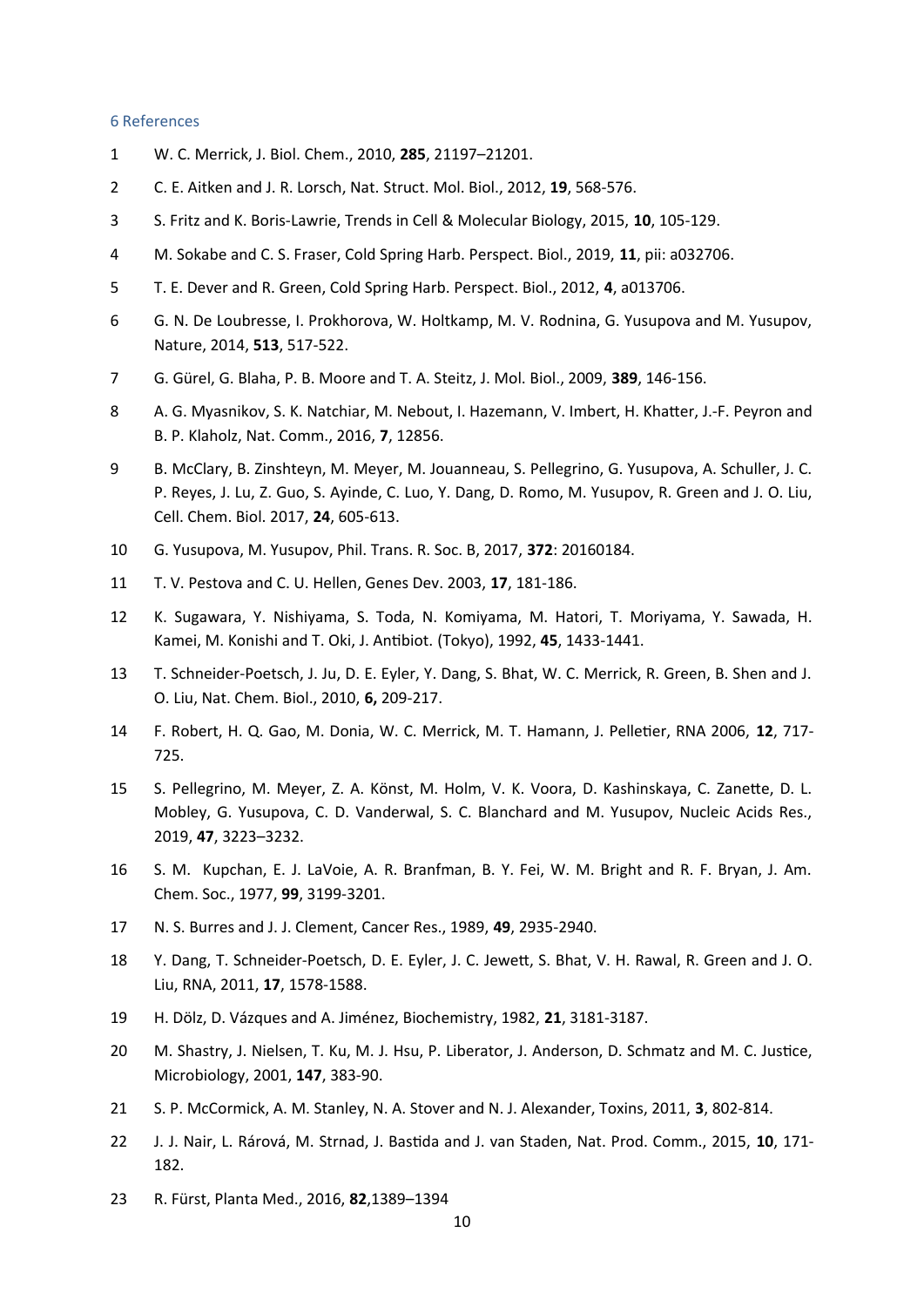- 24 M. D'Ambrosio, A. Guerriero, C. Debitus, O. Ribes, J. Pusset, S. Leroy and F. Pietra, J. Chem. Soc. Chem. Comm., 1993, **16**, 1305
- 25 Y. Park and B. B. Liau, Cell Chemical Biology, 2017, **24**, 543.
- 26 D. M. Bagaglio, E. H. Cheng, F. S. Gorelick, K. Mitsui, A. C. Nairn and W. N. Hait, Cancer Res., 1993, **53**, 2260-2264.
- 27 S. Arora, J. M. Yang, T. G. Kinzy, R. Utsumi, T. Okamoto, T. Kitayama, P. A. Ortiz and W. N. Hait, Cancer Res., 2003, **63**, 6894-6899.
- 28 C. D. Tavares, A. K. Devkota and K. N. Dalby, E. J. Cho, Methods Mol. Biol., 2016, **1360**, 19-33.
- 29 Y. Muthukumar, M. Roy, A. Raja, R. E. Taylor and F. Sasse, Chembiochem 2013, 14, 260-264.
- 30 R. E. Taylor, Nat. Prod. Rep., 2008, **25**, 854-861.
- 31 C.-Y. Wu, Y. Feng, E. R. Cardenas, N. Williams, P. E. Floreancig, J. K. De Brabander and M. G. Roth, J. Am. Chem. Soc., 2012, **134**, 18998–19003.
- 32 N. Diaz, M. Zhu, G. Ehrlich, U. Eggert, Y. Muthukumar, F. Sasse and M. Kalesse, Chem. Eur. J., 2012, **18**, 4946-4952
- 33 Y. Muthukumar, J. Münkemer, D. Mathieu, C. Richter, H. Schwalbe, H. Steinmetz, W. Kessler, J. Reichelt, U. Beutling, R. Frank, K. Büssow, J. van den Heuvel, M. Brönstrup, R. E. Taylor, S. Laschat and F. Sasse, PLoS ONE, 2018, **13**, e0201605.
- 34 K. L. Rinehart, Med. Res. Rev., 2000, **20**, 1-27.
- 35 J. Lee, J. N. Currano, P. J. Carroll and M. M. Joullié, Nat. Prod. Rep., 2012, **29**, 404-424.
- 36 Y. Xu, R. D. Kersten, S. J. Nam, L. Lu, A. M. Al-Suwailem, H. Zheng, W. Fenical, P. C. Dorrestein, B. S. Moore and P. Y. Qian, J. Am. Chem. Soc., 2012, **134**, 8625-8632.
- 37 C. M. Crews, J. L. Collins, W. S. Lane, M. L. Snapper and S. L. Schreiber, J. Biol. Chem., 1994, **269**, 15411-15414.
- 38 B. V. SirDeshpande and P. L. Toogood, Biochemistry, 1995, **34**, 9177-9184.
- 39 D. Ahuja, M. D. Vera, B. V. SirDeshpande, H. Morimoto, P. G. Williams, M. M. Joullié and P. L. Toogood, Biochemistry, 2000, **39**, 4339-4346.
- 40 E. Marco, S. Martín-Santamaría, C. Cuevas and F. Gago, J. Med. Chem. 2004, **47**, 4439-4452.
- 41 H. Hoffmann, H. Kogler, W. Heyse, H. Matter, M. Caspers, D. Schummer, C. Klemke-Jahn, A. Bauer, G. Penarier, L. Debussche and M. Brönstrup, Angew. Chem. Int. Ed., 2015, **54**, 10145- 10148.
- 42 P. Krastel, S. Roggo, M. Schirle, N. T. Ross, F. Perruccio, P. Jr. Aspesi, T. Aust, K. Buntin, D. Estoppey, B. Liechty, F. Mapa, K. Memmert, H. Miller, X. Pan, R. Riedl, C. Thibaut, J. Thomas, T. Wagner, E. Weber, X. Xie, E. K. Schmitt and D. Hoepfner, Angew. Chem. Int. Ed., 2015, **54**, 10149-10154.
- 43 Q. Liu, X. Yang, J. Ji, S. L. Zhang and Y. He, Eur. J. Med. Chem. 2019, **170**, 99-111.
- 44 Y. Tian, X. Xu, Y. Ding, X. Hao, Y. Bai, Y. Tang, X. Zhang, Q. Li, Z. Yang, W. Zhang and Y. Chen, Eur. J. Med. Chem., 2018, **150**, 626-632.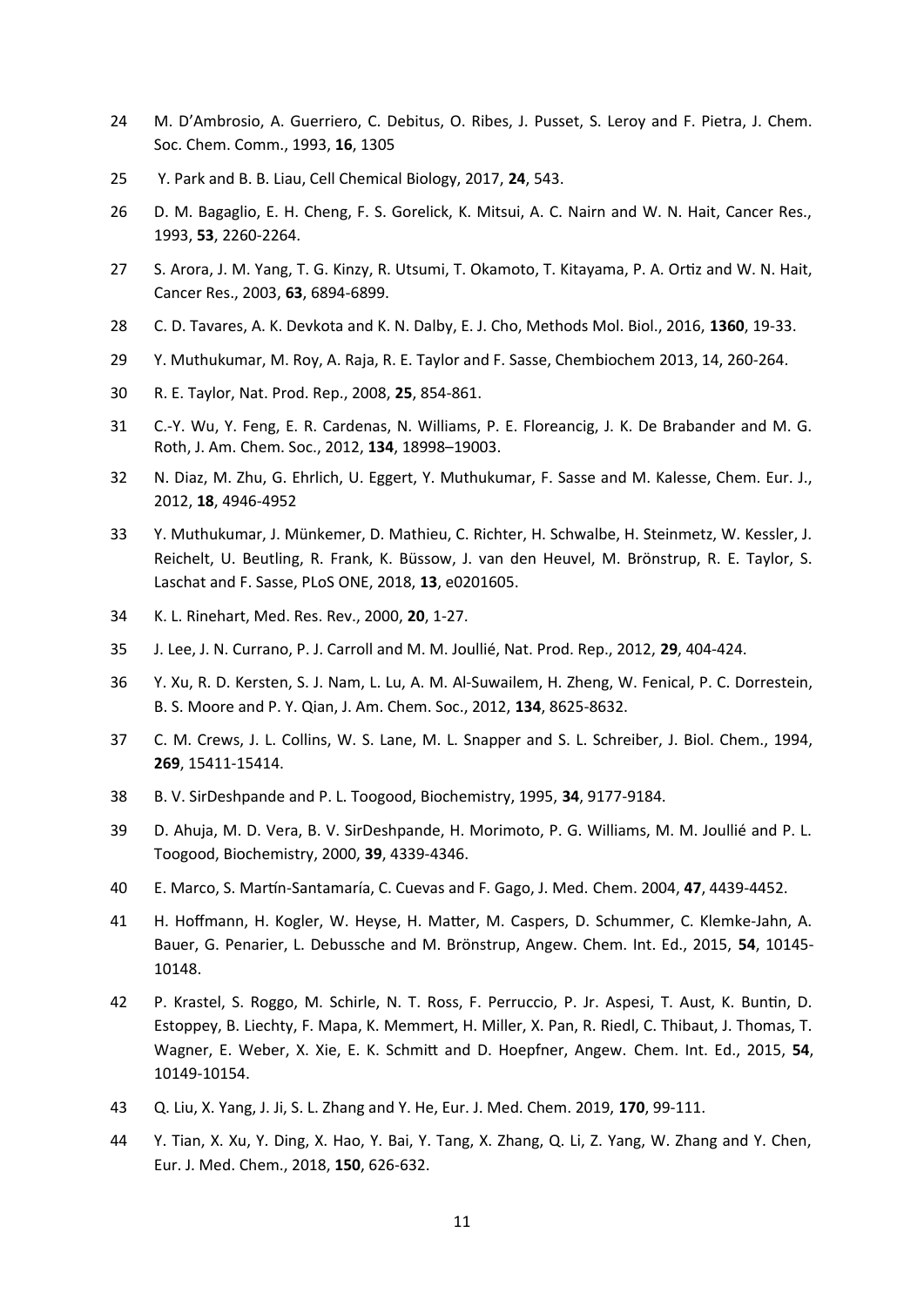- 45 Z. Meng, L. Souillart, B. Monks, N. Huwyler, J. Herrmann, R. Müller and A. Fürstner, J. Org. Chem., 2018, **83**, 6977-6994.
- 46 J. D. Carelli, S. G. Sethofer, G. A. Smith, H. R. Miller, J. L. Simard, W. C. Merrick, R. K. Jain, N. T. Ross and J. Taunton, Elife, 2015, **4**, e10222.
- 47 J. Pelletier and S. W. Peltz, 2007. Therapeutic opportunities in translation. In: Translational control in biology and medicine (ed. M. B. Mathews, N. Sonenberg and J. W. B. Hershey), pp. 855–895. Cold Spring Harbor Laboratory Press.
- 48 O. Kucuk, M. L. Young, T. M. Habermann, B. C. Wolf, J. Jimeno and P. A. Cassileth, Am. J. Clin. Oncol. 2000, **23**, 273-277.
- 49 M. B. Potts, E. A. McMillan, T. I. Rosales, H. S. Kim, Y.-H. Ou, J. E. Toombs, R. A. Brekken, M. D. Minden, J. B. MacMillan, and M. A. White, Nat. Chem. Biol., 2015, **11**, 401–408.
- 50 A. Cuadrado, L. F. Garcia-Fernandez, L. Gonzalez, Y. Suarez, A. Losada, V. Alcaide, T. Martinez, J. M. Fernandez-Sousa, J. M. Sanchez-Puelles and A. Munoz, J. Biol. Chem., 2003, **278**, 241-250.
- 51 A. Cuadrado, L. González, Y. Suárez, T. Martínez and A. Muñoz, Oncogene, 2004, **23**, 4673- 4680.
- 52 S. Alonso-Álvarez, E. Pardal, D. Sánchez-Nieto, M. Navarro, M. D. Caballero, M. V. Mateos and A. Martín, Drug Des. Devel. Ther., 2017, **11**, 253-264.
- 53 I. Spicka, E. M. Ocio, H. E. Oakervee, R. Greil, R. H. Banh, S. Y. Huang, J. M. D'Rozario, M. A. Dimopoulos, S. Martínez, S. Extremera, C. Kahatt, V. Alfaro, A. M. Carella, N. Meuleman, R. Hájek, A. Symeonidis, C. K. Min, P. Cannell, H. Ludwig, P. Sonneveld and M. V. Mateos, Ann. Hematol., 2019, **98**, 2139-2150.
- 54 A. Losada, M. J. Muñoz-Alonso, C. García, P. A. Sánchez-Murcia, J. F. Martínez-Leal, J. M. Domínguez, M. P. Lillo, F. Gago and C. M. Galmarini, Sci. Rep. 2016, **6**, 35100.
- 55 M. A. Izquierdo, A. Bowman, M. García, D. Jodrell, M. Martinez, B. Pardo, J. Gómez, J. A. López-Martin, J. Jimeno, J. R. Germá and J. F. Smyth, Clin. Cancer Res. 2008, **14**, 3105-3112.
- 56 P. Schöffski, V. Guillem, M. Garcia, F. Rivera, J. Tabernero, M. Cullell, J. A. Lopez-Martin, P. Pollard, H. Dumez, X. G. del Muro and L. Paz-Ares, Mar. Drugs., 2009, **7**, 57-70.
- 57 M. V. Mateos, M. T. Cibeira, P. G. Richardson, F. Prosper, A. Oriol, J. de la Rubia, J. J. Lahuerta, R. García-Sanz, S. Extremera, S. Szyldergemajn, C. Corrado, H. Singer, C. S. Mitsiades, K. C. Anderson, J. Bladé and J. San Miguel, Clin. Cancer Res., 2010, **16**, 3260-3269.
- 58 A. Danu, C. Willekens and V. Ribrag, Expert Opin. Orphan Drugs, 2013, **1**, 569–580.
- 59 M. Toulmonde, A. Le Cesne, S. Piperno-Neumann, N. Penel, C. Chevreau, F. Duffaud, C. Bellera, A. Italiano, Ann. Oncol., 2015, **26**, 1465-1470.
- 60 I. Spicka, E. M. Ocio, H. E. Oakervee, R. Greil, R. H. Banh, L. Catley, S. Y. Huang, J. M. D'Rozario, M. A. Dimopoulos, J. Rodríguez, S. Martinez, S. Extremera, V. Alfaro, A. M. Carella, N. Meuleman, R. Hájek, A. Symeonidis, C. K. Min, P. Cannell, H. Ludwig, P. Sonneveld and M. V. Mateos, Blood, 2017, **130**, 18869
- 61 R. B. Pereira, N. N. Evdokimov, F. Lefranc, P. Valentão, A. Kornienko, D. M. Pereira, P. B. Andrade and N. G. M. Gomes, Mar. Drugs, 2019, **17**, pii: E329.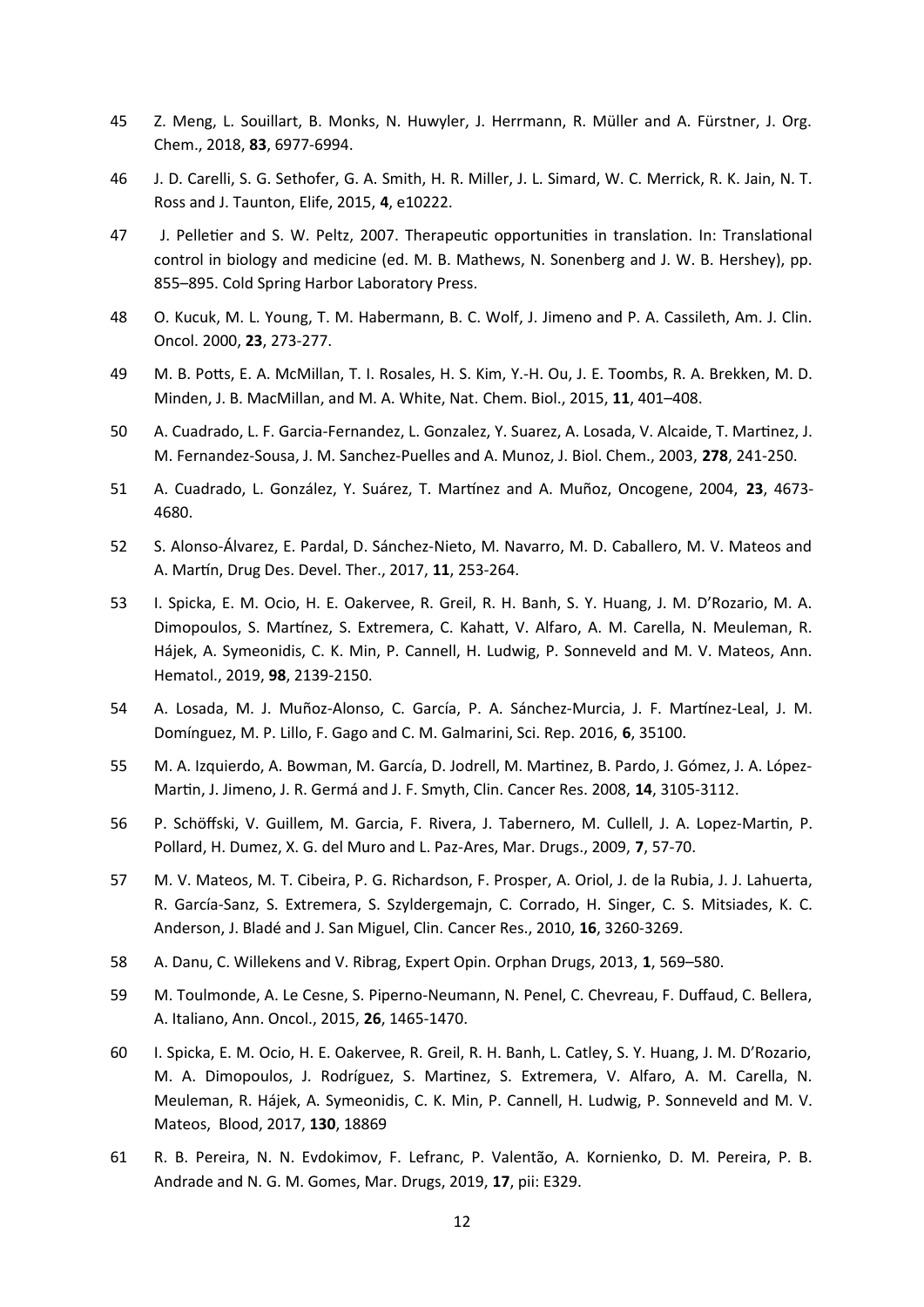- 62 Y. Hotokezaka, U. Többen, H. Hotokezaka, K. van Leyen, B. Beatrix, D. H. Smith, T. Nakamura and M. Wiedmann, J. Biol. Chem., 2002, **277**, 18545-18551.
- 63 A. Losada, J. J. Berlanga, J. M. Molina-Guijarro, A. Jiménez-Ruiz, F. Gago, P. Avilés, C. de Haro and J. F. Martínez-Leal, Biochem. Pharmacol., 2020, **172**, 113744.
- 64 S. Lü and J. Wang, J. Hematol. Oncol., 2014, **7**, 2.
- 65 V. Gandhi, W. Plunkett and J. E. Cortes, Clin. Cancer Res., 2014, **20**, 1735-1740.
- 66 X. Li, X. Yin, H. Wang, J. Huang, M. Yu, Z. Ma, C. Li, Y. Zhou, X. Yan, S. Huang and J. Jin, Oncotarget, 2017, **8**, 12764-12774.
- 67 J. Chen, Q. Mu, X. Li, X. Yin, M. Yu, J. Jin, C. Li, Y. Zhou, J. Zhou, S. Suo, D. Lu and J. Jin, Oncotarget, 2017, **8**, 40318-40326.
- 68 A. M. L. Seca and D. C. G. A. Pinto, Int. J. Mol. Sci., 2018, **19**, pii: E263.
- 69 H. F. Guo, Y. H. Li, P. Z. Tao, H. Yi, S. Q. Wang, W. Y. He, J. D. Jiang and Z. R. Li, Acta Pharmaceutica Sinica, 2010, **45**, 268-273.
- 70 M. Carocci and P. L. Yang, Antiviral Res., 2016, **128**, 57-62.
- 71 M. J. Gong, S. F. Li, Y. L. Xie, F. R. Zhao, J. J. Shao, Y. G. Zhang, W. H. Wang and H. Y. Chang, J. Med. Virol., 2019, **91**, 1595-1601.
- 72 N. B. Perry, J. W. Blunt, M. H. Munro and L. K. Pannell, J. Am. Chem. Soc., 1988, **110**, 4850– 4851.
- 73 K. Hagiwara, Y. Kondoh, A. Ueda, K. Yamada, H. Goto, T. Watanabe, T. Nakata, H. Osada and Y. Aida, Biochem. Biophys. Res. Commun., 2010, **394**, 721–727.
- 74 L. Bidou, V. Allamand, J. P. Rousset and O. Namy. Trends Mol. Med., 2012, **18**, 679–688 (2012).
- 75 E. Shulman, V. Belakhov, G. Wei, A. Kendall, E. G. Meyron-Holtz, D. Ben-Shachar, J. Schacht and T. Baasov, J. Biol. Chem., 2014, **289**, 2318–2330.
- 76 K. M. Keeling, D. Wang, S. E. Conard and D. M. Bedwell, Crit. Rev. Biochem. Mol. Biol., 2012, **47**, 444-463.
- 77 I. Nudelman, A. Rebibo-Sabbah, M. Cherniavsky, V. Belakhov, M. Hainrichson, F. Chen, J. Schacht, D. S. Pilch, T. Ben-Yosef and T. Baasov, J. Med. Chem., 2009, **52**, 2836–2845.